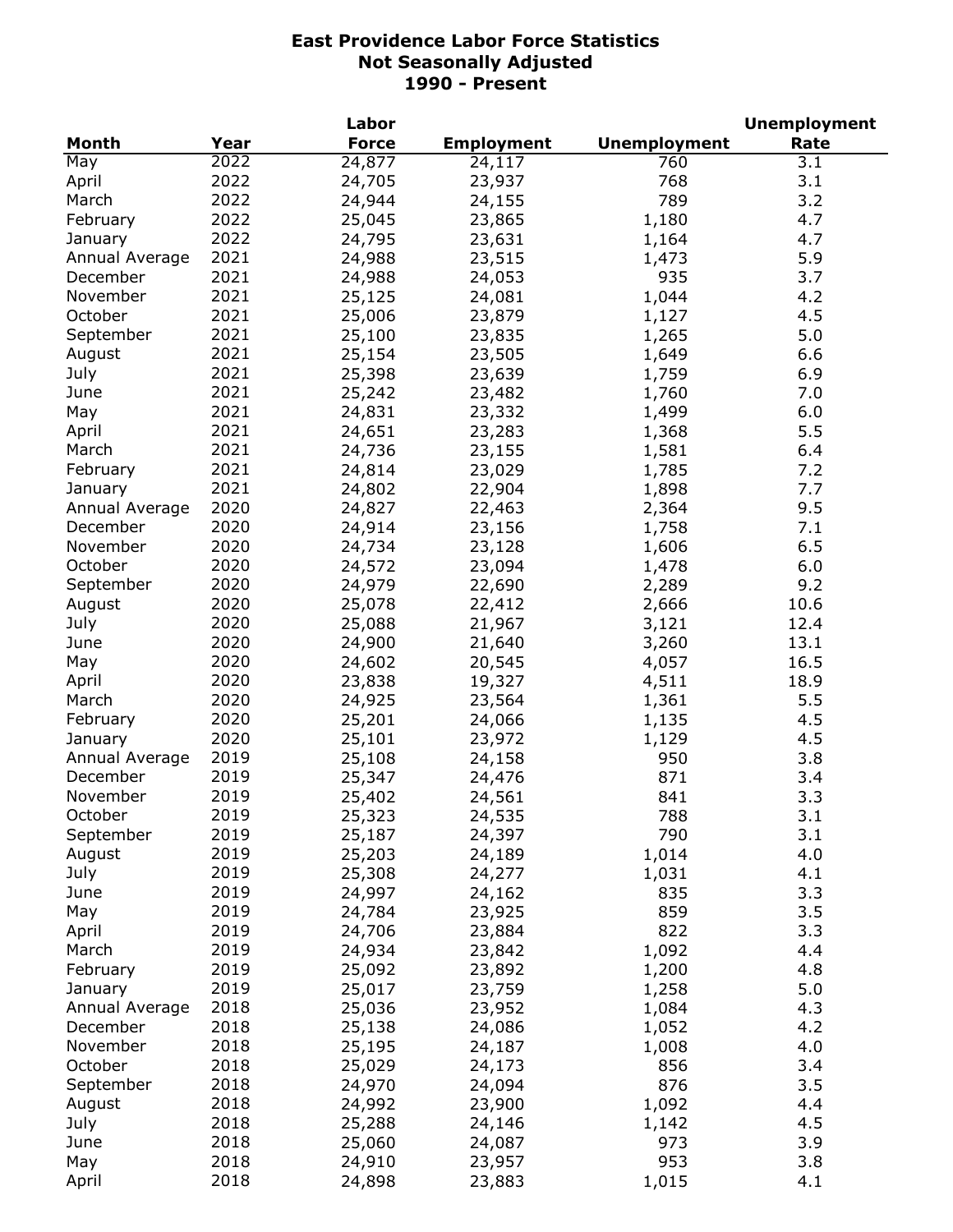|                |      | Labor        |                   |                     | <b>Unemployment</b> |
|----------------|------|--------------|-------------------|---------------------|---------------------|
| <b>Month</b>   | Year | <b>Force</b> | <b>Employment</b> | <b>Unemployment</b> | Rate                |
| March          | 2018 | 24,998       | 23,738            | 1,260               | 5.0                 |
| February       | 2018 | 25,093       | 23,699            | 1,394               | 5.6                 |
| January        | 2018 | 24,859       | 23,475            | 1,384               | 5.6                 |
| Annual Average | 2017 | 24,947       | 23,725            | 1,222               | 4.9                 |
| December       | 2017 | 25,024       | 23,874            | 1,150               | 4.6                 |
| November       | 2017 | 25,122       | 23,913            | 1,209               | 4.8                 |
| October        | 2017 | 24,992       | 23,884            | 1,108               | 4.4                 |
| September      | 2017 | 25,097       | 23,937            | 1,160               | 4.6                 |
| August         | 2017 | 25,053       | 23,695            | 1,358               | 5.4                 |
| July           | 2017 | 25,149       | 23,821            | 1,328               | 5.3                 |
| June           | 2017 | 24,914       | 23,817            | 1,097               | 4.4                 |
| May            | 2017 | 24,716       | 23,647            | 1,069               | 4.3                 |
| April          | 2017 | 24,778       | 23,671            | 1,107               | 4.5                 |
| March          | 2017 | 24,853       | 23,583            | 1,270               | 5.1                 |
| February       | 2017 | 24,902       | 23,496            | 1,406               | 5.6                 |
| January        | 2017 | 24,767       | 23,363            | 1,404               | 5.7                 |
| Annual Average | 2016 |              |                   |                     | 5.5                 |
|                | 2016 | 24,198       | 22,877            | 1,321               |                     |
| December       |      | 24,199       | 23,122            | 1,077               | 4.5                 |
| November       | 2016 | 24,273       | 23,163            | 1,110               | 4.6                 |
| October        | 2016 | 24,221       | 23,097            | 1,124               | 4.6                 |
| September      | 2016 | 24,097       | 22,942            | 1,155               | 4.8                 |
| August         | 2016 | 24,234       | 22,901            | 1,333               | 5.5                 |
| July           | 2016 | 24,461       | 23,016            | 1,445               | 5.9                 |
| June           | 2016 | 24,306       | 23,012            | 1,294               | 5.3                 |
| May            | 2016 | 24,036       | 22,741            | 1,295               | 5.4                 |
| April          | 2016 | 24,144       | 22,780            | 1,364               | 5.6                 |
| March          | 2016 | 24,175       | 22,685            | 1,490               | 6.2                 |
| February       | 2016 | 24,224       | 22,605            | 1,619               | 6.7                 |
| January        | 2016 | 24,011       | 22,462            | 1,549               | 6.5                 |
| Annual Average | 2015 | 24,331       | 22,799            | 1,532               | 6.3                 |
| December       | 2015 | 24,310       | 22,941            | 1,369               | 5.6                 |
| November       | 2015 | 24,354       | 22,915            | 1,439               | 5.9                 |
| October        | 2015 | 24,269       | 22,906            | 1,363               | 5.6                 |
| September      | 2015 | 24,143       | 22,791            | 1,352               | 5.6                 |
| August         | 2015 | 24,300       | 22,810            | 1,490               | 6.1                 |
| July           | 2015 | 24,464       | 22,919            | 1,545               | 6.3                 |
| June           | 2015 | 24,355       | 22,962            | 1,393               | 5.7                 |
| May            | 2015 | 24,328       | 22,803            | 1,525               | 6.3                 |
| April          | 2015 | 24,264       | 22,787            | 1,477               | 6.1                 |
| March          | 2015 | 24,359       | 22,614            | 1,745               | 7.2                 |
| February       | 2015 | 24,453       | 22,620            | 1,833               | 7.5                 |
| January        | 2015 | 24,375       | 22,520            | 1,855               | 7.6                 |
| Annual Average | 2014 | 24,414       | 22,416            | 1,998               | 8.2                 |
| December       | 2014 | 24,397       | 22,808            | 1,589               | 6.5                 |
| November       | 2014 | 24,545       | 22,778            | 1,767               | 7.2                 |
| October        | 2014 | 24,491       | 22,783            | 1,708               | 7.0                 |
| September      | 2014 | 24,345       | 22,556            | 1,789               | 7.3                 |
| August         | 2014 | 24,526       | 22,524            | 2,002               | 8.2                 |
| July           | 2014 | 24,610       | 22,571            | 2,039               | 8.3                 |
| June           | 2014 | 24,488       | 22,605            | 1,883               | 7.7                 |
| May            | 2014 | 24,243       | 22,274            | 1,969               | 8.1                 |
| April          | 2014 | 24,133       | 22,209            | 1,924               | 8.0                 |
| March          | 2014 | 24,372       | 22,044            | 2,328               | 9.6                 |
| February       | 2014 | 24,499       | 22,001            | 2,498               | 10.2                |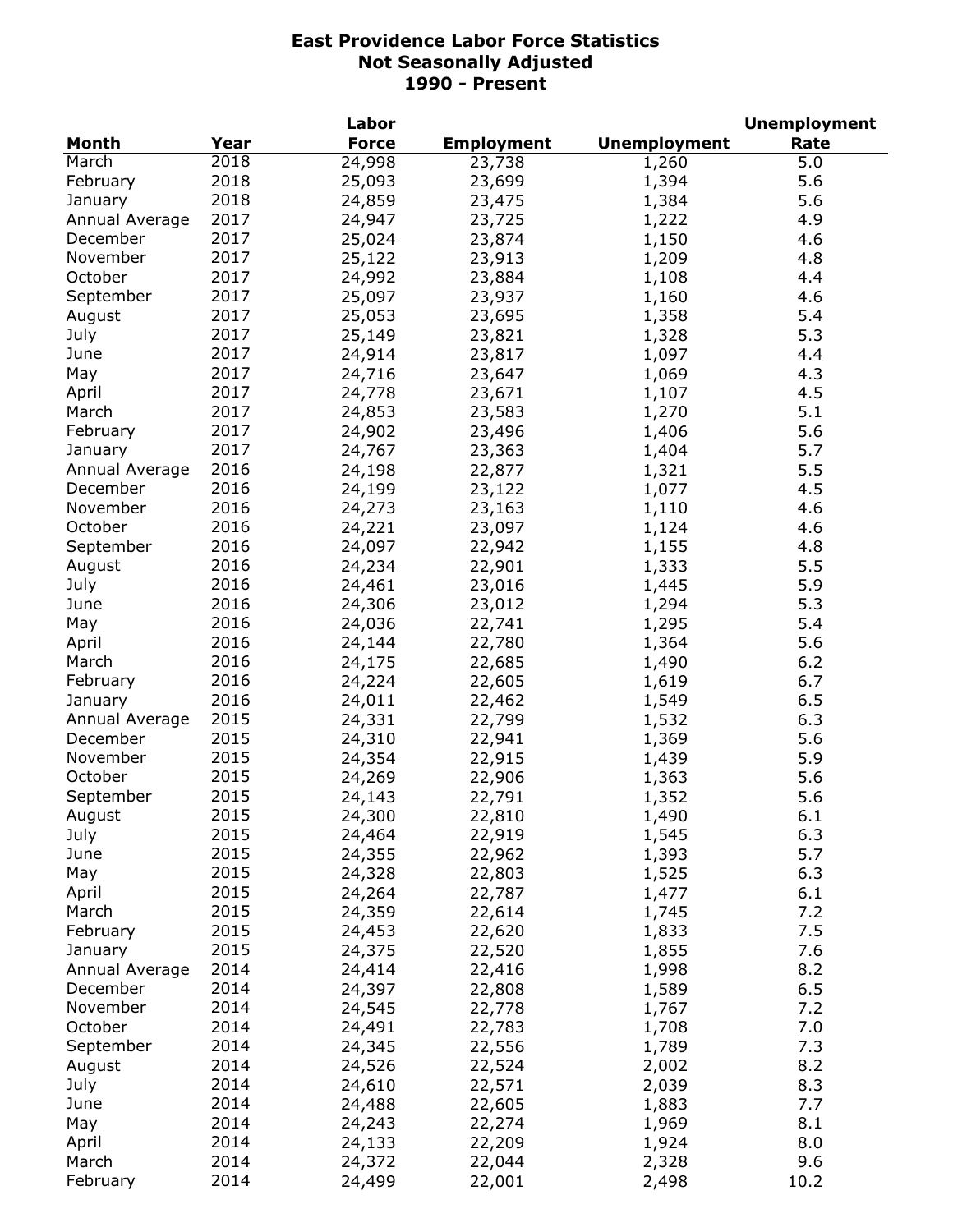|                |      | Labor        |                   |                     | <b>Unemployment</b> |
|----------------|------|--------------|-------------------|---------------------|---------------------|
| <b>Month</b>   | Year | <b>Force</b> | <b>Employment</b> | <b>Unemployment</b> | Rate                |
| January        | 2014 | 24,314       | 21,836            | 2,478               | 10.2                |
| Annual Average | 2013 | 24,511       | 22,064            | 2,447               | 10.0                |
| December       | 2013 | 24,422       | 22,176            | 2,246               | 9.2                 |
| November       | 2013 | 24,609       | 22,254            | 2,355               | 9.6                 |
| October        | 2013 | 24,489       | 22,140            | 2,349               | 9.6                 |
| September      | 2013 | 24,432       | 22,123            | 2,309               | 9.5                 |
| August         | 2013 | 24,476       | 22,058            | 2,418               | 9.9                 |
| July           | 2013 | 24,667       | 22,192            | 2,475               | 10.0                |
| June           | 2013 | 24,606       | 22,243            | 2,363               | 9.6                 |
| May            | 2013 | 24,418       | 21,978            | 2,440               | 10.0                |
| April          | 2013 | 24,339       | 21,974            | 2,365               | 9.7                 |
| March          | 2013 | 24,328       | 21,847            | 2,481               | 10.2                |
|                | 2013 |              |                   |                     | 11.1                |
| February       |      | 24,684       | 21,938            | 2,746               |                     |
| January        | 2013 | 24,667       | 21,847            | 2,820               | 11.4                |
| Annual Average | 2012 | 24,704       | 21,934            | 2,770               | 11.2                |
| December       | 2012 | 24,941       | 22,342            | 2,599               | 10.4                |
| November       | 2012 | 24,882       | 22,317            | 2,565               | 10.3                |
| October        | 2012 | 24,970       | 22,400            | 2,570               | 10.3                |
| September      | 2012 | 24,813       | 22,209            | 2,604               | 10.5                |
| August         | 2012 | 24,731       | 22,034            | 2,697               | 10.9                |
| July           | 2012 | 24,882       | 22,022            | 2,860               | 11.5                |
| June           | 2012 | 24,837       | 22,029            | 2,808               | 11.3                |
| May            | 2012 | 24,608       | 21,802            | 2,806               | 11.4                |
| April          | 2012 | 24,314       | 21,659            | 2,655               | 10.9                |
| March          | 2012 | 24,405       | 21,523            | 2,882               | 11.8                |
| February       | 2012 | 24,545       | 21,482            | 3,063               | 12.5                |
| January        | 2012 | 24,524       | 21,394            | 3,130               | 12.8                |
| Annual Average | 2011 | 24,631       | 21,772            | 2,859               | 11.6                |
| December       | 2011 | 24,636       | 21,843            | 2,793               | 11.3                |
| November       | 2011 | 24,745       | 21,924            | 2,821               | 11.4                |
| October        | 2011 | 24,707       | 21,890            | 2,817               | 11.4                |
| September      | 2011 | 24,656       | 21,765            | 2,891               | 11.7                |
| August         | 2011 | 24,569       | 21,789            | 2,780               | 11.3                |
| July           | 2011 | 24,590       | 21,811            | 2,779               | 11.3                |
| June           | 2011 | 24,500       | 21,928            | 2,572               | 10.5                |
| May            | 2011 | 24,381       | 21,726            | 2,655               | 10.9                |
| April          | 2011 | 24,466       | 21,760            | 2,706               | 11.1                |
| March          | 2011 | 24,649       | 21,633            | 3,016               | 12.2                |
| February       | 2011 | 24,770       | 21,589            | 3,181               | 12.8                |
| January        | 2011 |              | 21,607            | 3,301               | 13.3                |
|                | 2010 | 24,908       |                   |                     |                     |
| Annual Average |      | 25,153       | 21,934            | 3,219               | 12.8                |
| December       | 2010 | 25,189       | 22,013            | 3,176               | 12.6                |
| November       | 2010 | 25,275       | 22,039            | 3,236               | 12.8                |
| October        | 2010 | 25,162       | 22,057            | 3,105               | 12.3                |
| September      | 2010 | 25,082       | 22,076            | 3,006               | 12.0                |
| August         | 2010 | 25,220       | 22,135            | 3,085               | 12.2                |
| July           | 2010 | 25,250       | 22,163            | 3,087               | 12.2                |
| June           | 2010 | 25,168       | 22,134            | 3,034               | 12.1                |
| May            | 2010 | 24,909       | 21,888            | 3,021               | 12.1                |
| April          | 2010 | 25,086       | 21,898            | 3,188               | 12.7                |
| March          | 2010 | 25,197       | 21,665            | 3,532               | 14.0                |
| February       | 2010 | 25,210       | 21,593            | 3,617               | 14.3                |
| January        | 2010 | 25,077       | 21,542            | 3,535               | 14.1                |
| Annual Average | 2009 | 26,300       | 23,107            | 3,193               | 12.1                |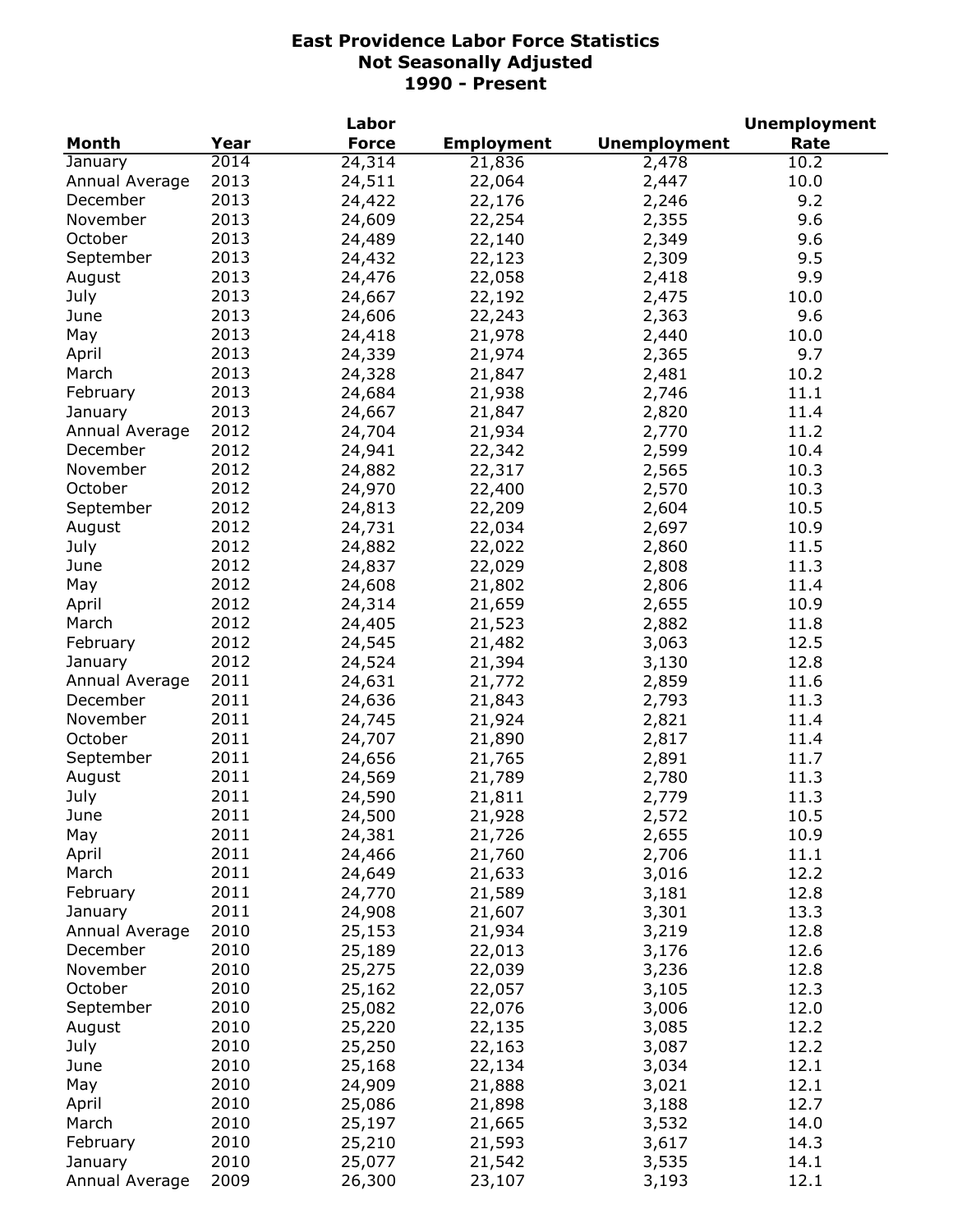|                      |      | Labor            |                   |                     | <b>Unemployment</b> |
|----------------------|------|------------------|-------------------|---------------------|---------------------|
| <b>Month</b>         | Year | <b>Force</b>     | <b>Employment</b> | <b>Unemployment</b> | Rate                |
| December             | 2009 | 26,203           | 23,035            | 3,168               | 12.1                |
| November             | 2009 | 26,277           | 23,223            | 3,054               | 11.6                |
| October              | 2009 | 26,202           | 23,098            | 3,104               | 11.8                |
| September            | 2009 | 26,198           | 23,059            | 3,139               | 12.0                |
| August               | 2009 | 26,426           | 23,228            | 3,198               | 12.1                |
| July                 | 2009 | 26,600           | 23,349            | 3,251               | 12.2                |
| June                 | 2009 | 26,603           | 23,306            | 3,297               | 12.4                |
| May                  | 2009 | 26,192           | 22,985            | 3,207               | 12.2                |
| April                | 2009 | 26,274           | 23,052            | 3,222               | 12.3                |
| March                | 2009 | 26,221           | 22,948            | 3,273               | 12.5                |
| February             | 2009 | 26,238           | 22,996            | 3,242               | 12.4                |
| January              | 2009 | 26,158           | 23,003            | 3,155               | 12.1                |
| Annual Average       | 2008 | 26,085           | 24,002            | 2,083               | 8.0                 |
|                      | 2008 | 26,189           | 23,619            | 2,570               | 9.8                 |
| December<br>November | 2008 | 26,262           |                   |                     | 9.1                 |
|                      |      |                  | 23,865            | 2,397               |                     |
| October              | 2008 | 26,226           | 23,877            | 2,349               | 9.0                 |
| September            | 2008 | 26,030           | 23,901            | 2,129               | 8.2                 |
| August               | 2008 | 26,158           | 23,951            | 2,207               | 8.4                 |
| July                 | 2008 | 26,291           | 24,175            | 2,116               | 8.0                 |
| June                 | 2008 | 26,161           | 24,235            | 1,926               | 7.4                 |
| May                  | 2008 | 25,886           | 23,984            | 1,902               | 7.3                 |
| April                | 2008 | 25,870           | 24,152            | 1,718               | 6.6                 |
| March                | 2008 | 25,906           | 24,053            | 1,853               | 7.2                 |
| February             | 2008 | 25,917           | 24,046            | 1,871               | 7.2                 |
| January              | 2008 | 26,123           | 24,167            | 1,956               | 7.5                 |
| Annual Average       | 2007 | 26,195           | 24,773            | 1,422               | 5.4                 |
| December             | 2007 | 26,325           | 24,702            | 1,623               | $6.2$               |
| November             | 2007 | 26,340           | 24,908            | 1,432               | 5.4                 |
| October              | 2007 | 26,189           | 24,842            | 1,347               | 5.1                 |
| September            | 2007 | 26,150           | 24,829            | 1,321               | 5.1                 |
| August               | 2007 | 26,158           | 24,742            | 1,416               | 5.4                 |
| July                 | 2007 | 26,400           | 24,920            | 1,480               | 5.6                 |
| June                 | 2007 | 26,262           | 24,992            | 1,270               | 4.8                 |
| May                  | 2007 | 26,028           | 24,721            | 1,307               | 5.0                 |
| April                | 2007 | 26,017           | 24,673            | 1,344               | 5.2                 |
| March                | 2007 | 26,065           | 24,679            | 1,386               | 5.3                 |
| February             | 2007 | 26,197           | 24,636            | 1,561               | 6.0                 |
| January              | 2007 | 26,212           | 24,637            | 1,575               | 6.0                 |
| Annual Average       | 2006 | 26,126           | 24,704            | 1,422               | 5.4                 |
| December             | 2006 | 26,396           | 25,047            | 1,349               | 5.1                 |
| November             | 2006 | 26,403           | 25,071            | 1,332               | 5.0                 |
| October              | 2006 | 26,234           | 25,004            | 1,230               | 4.7                 |
|                      | 2006 |                  |                   |                     | 4.7                 |
| September            |      | 26,073<br>26,175 | 24,854            | 1,219               | 5.2                 |
| August               | 2006 |                  | 24,812            | 1,363               |                     |
| July                 | 2006 | 26,348           | 24,862            | 1,486               | 5.6                 |
| June                 | 2006 | 26,268           | 24,858            | 1,410               | 5.4                 |
| May                  | 2006 | 25,930           | 24,550            | 1,380               | 5.3                 |
| April                | 2006 | 25,916           | 24,498            | 1,418               | 5.5                 |
| March                | 2006 | 25,905           | 24,346            | 1,559               | 6.0                 |
| February             | 2006 | 25,968           | 24,283            | 1,685               | 6.5                 |
| January              | 2006 | 25,901           | 24,268            | 1,633               | 6.3                 |
| Annual Average       | 2005 | 25,786           | 24,382            | 1,404               | 5.4                 |
| December             | 2005 | 26,156           | 24,730            | 1,426               | 5.5                 |
| November             | 2005 | 26,144           | 24,803            | 1,341               | 5.1                 |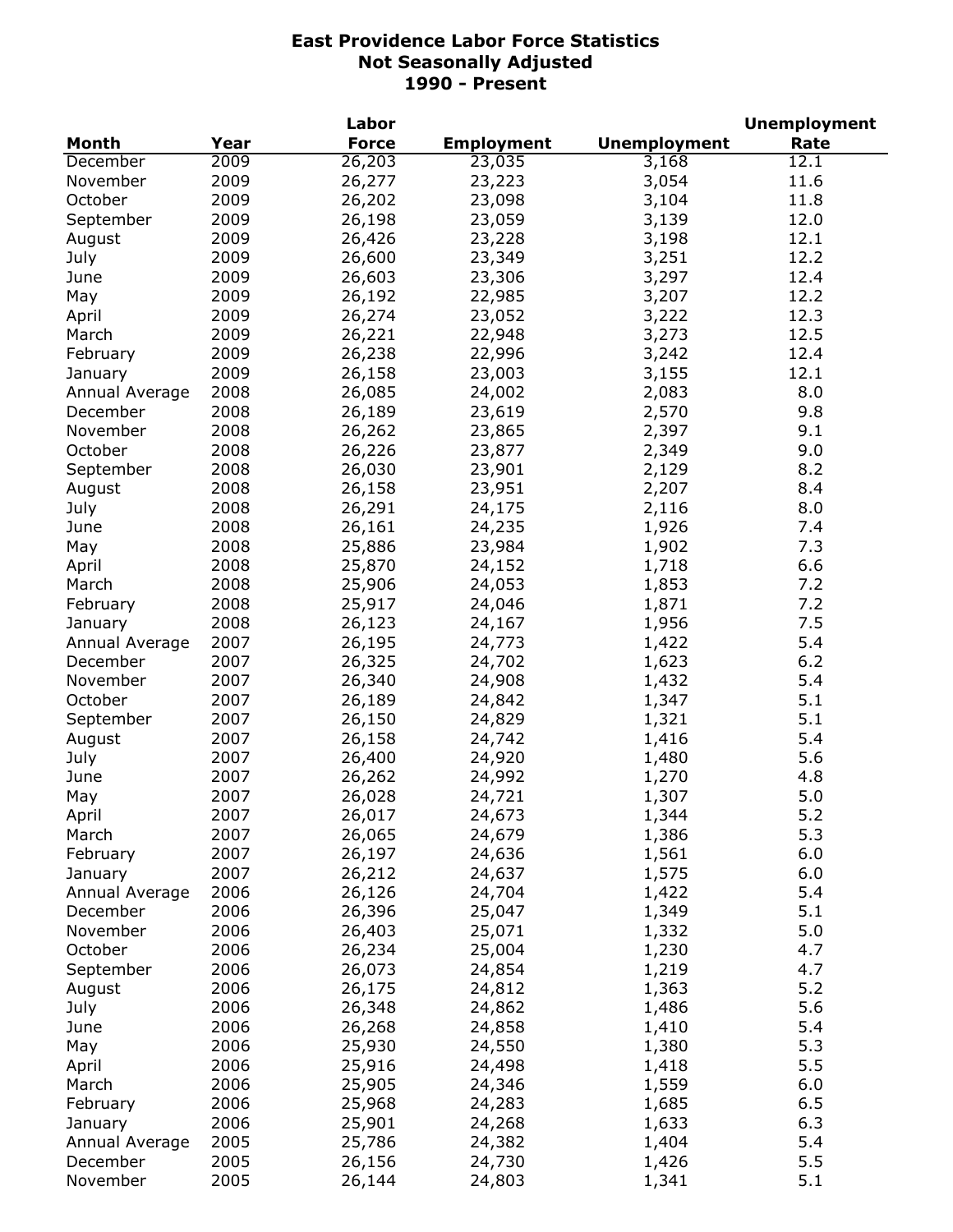|                |      | Labor        |                   |                     | <b>Unemployment</b> |
|----------------|------|--------------|-------------------|---------------------|---------------------|
| <b>Month</b>   | Year | <b>Force</b> | <b>Employment</b> | <b>Unemployment</b> | Rate                |
| October        | 2005 | 26,117       | 24,708            | 1,409               | $\overline{5.4}$    |
| September      | 2005 | 25,943       | 24,589            | 1,354               | 5.2                 |
| August         | 2005 | 26,017       | 24,637            | 1,380               | 5.3                 |
| July           | 2005 | 26,075       | 24,616            | 1,459               | 5.6                 |
| June           | 2005 | 25,883       | 24,509            | 1,374               | 5.3                 |
| May            | 2005 | 25,490       | 24,235            | 1,255               | 4.9                 |
| April          | 2005 | 25,399       | 24,142            | 1,257               | 4.9                 |
| March          | 2005 | 25,450       | 23,946            | 1,504               | 5.9                 |
| February       | 2005 | 25,406       | 23,861            | 1,545               | 6.1                 |
| January        | 2005 | 25,352       | 23,808            | 1,544               | 6.1                 |
| Annual Average | 2004 | 25,495       | 24,063            | 1,432               | 5.6                 |
| December       | 2004 | 25,506       | 24,271            | 1,235               | 4.8                 |
| November       | 2004 | 25,571       | 24,367            | 1,204               | 4.7                 |
| October        | 2004 | 25,388       | 24,256            | 1,132               | 4.5                 |
| September      | 2004 | 25,324       | 24,132            | 1,192               | 4.7                 |
| August         | 2004 | 25,517       | 24,165            | 1,352               | 5.3                 |
| July           | 2004 | 25,743       | 24,256            | 1,487               | 5.8                 |
| June           | 2004 | 25,633       | 24,155            | 1,478               | 5.8                 |
|                |      |              |                   |                     |                     |
| May            | 2004 | 25,296       | 23,881            | 1,415               | 5.6                 |
| April          | 2004 | 25,381       | 23,862            | 1,519               | 6.0                 |
| March          | 2004 | 25,428       | 23,751            | 1,677               | 6.6                 |
| February       | 2004 | 25,483       | 23,799            | 1,684               | 6.6                 |
| January        | 2004 | 25,671       | 23,858            | 1,813               | 7.1                 |
| Annual Average | 2003 | 25,831       | 24,303            | 1,528               | 5.9                 |
| December       | 2003 | 25,842       | 24,418            | 1,424               | 5.5                 |
| November       | 2003 | 25,877       | 24,492            | 1,385               | 5.4                 |
| October        | 2003 | 25,638       | 24,392            | 1,246               | 4.9                 |
| September      | 2003 | 25,656       | 24,317            | 1,339               | 5.2                 |
| August         | 2003 | 25,827       | 24,338            | 1,489               | 5.8                 |
| July           | 2003 | 25,942       | 24,428            | 1,514               | 5.8                 |
| June           | 2003 | 26,052       | 24,496            | 1,556               | 6.0                 |
| May            | 2003 | 25,659       | 24,204            | 1,455               | 5.7                 |
| April          | 2003 | 25,743       | 24,255            | 1,488               | 5.8                 |
| March          | 2003 | 25,819       | 24,138            | 1,681               | 6.5                 |
| February       | 2003 | 25,975       | 24,144            | 1,831               | 7.0                 |
| January        | 2003 | 25,949       | 24,017            | 1,932               | 7.4                 |
| Annual Average | 2002 | 25,461       | 24,007            | 1,454               | 5.7                 |
| December       | 2002 | 25,971       | 24,346            | 1,625               | 6.3                 |
| November       | 2002 | 25,920       | 24,400            | 1,520               | 5.9                 |
| October        | 2002 | 25,771       | 24,297            | 1,474               | 5.7                 |
| September      | 2002 | 25,711       | 24,241            | 1,470               | 5.7                 |
| August         | 2002 | 25,663       | 24,162            | 1,501               | 5.8                 |
| July           | 2002 | 25,605       | 24,173            | 1,432               | 5.6                 |
| June           | 2002 | 25,339       | 24,099            | 1,240               | 4.9                 |
| May            | 2002 | 25,087       | 23,813            | 1,274               | 5.1                 |
| April          | 2002 | 25,027       | 23,729            | 1,298               | 5.2                 |
| March          | 2002 | 25,133       | 23,689            | 1,444               | 5.7                 |
| February       | 2002 | 25,213       | 23,707            | 1,506               | 6.0                 |
| January        | 2002 | 25,093       | 23,425            | 1,668               | 6.6                 |
| Annual Average | 2001 | 25,049       | 23,831            | 1,218               | 4.9                 |
| December       | 2001 | 25,174       | 23,974            | 1,200               | 4.8                 |
| November       | 2001 | 25,142       | 23,979            | 1,163               | 4.6                 |
| October        | 2001 | 25,101       | 23,934            | 1,167               | 4.6                 |
| September      | 2001 | 25,009       | 23,928            | 1,081               | 4.3                 |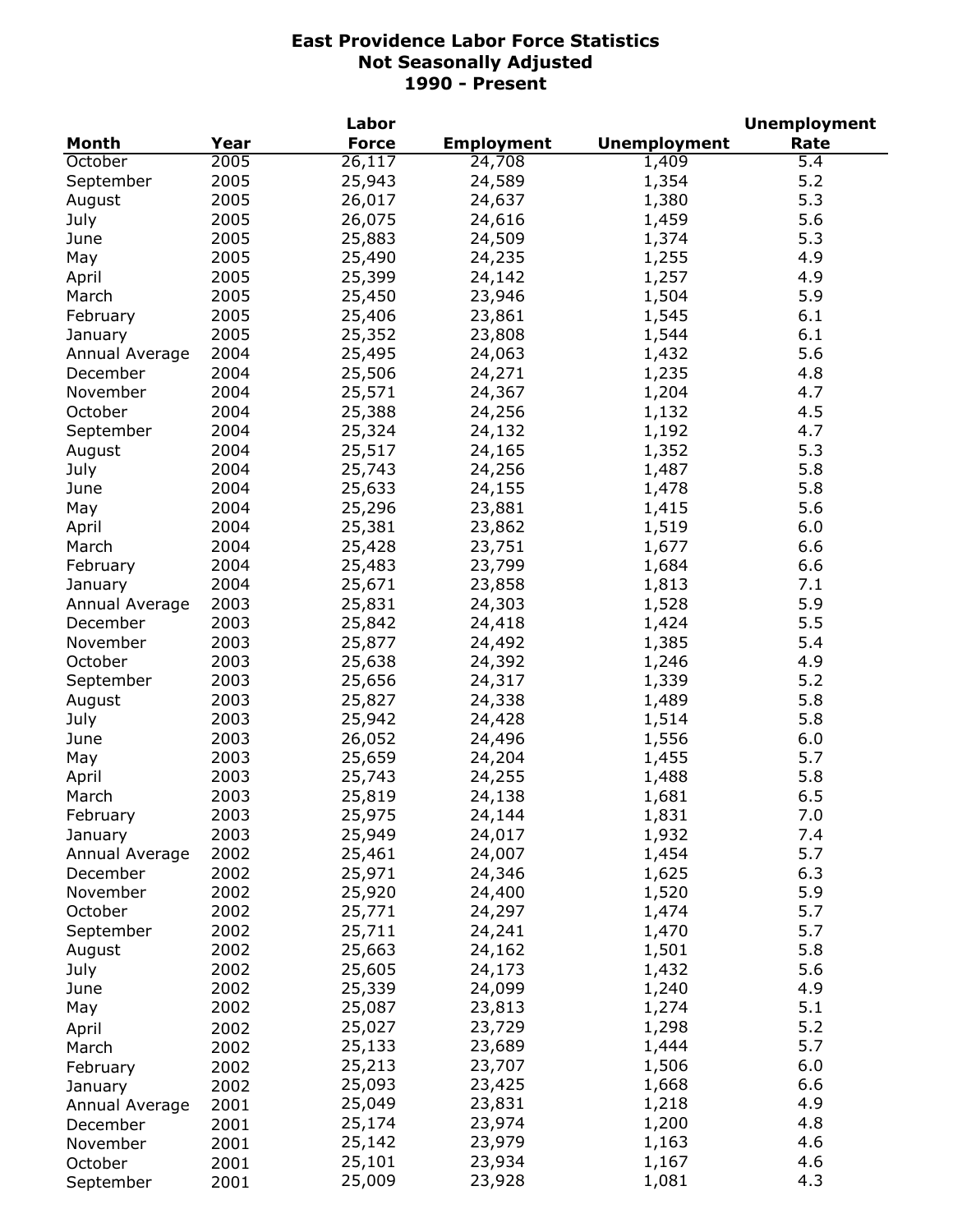|                |      | Labor        |                   |                     | <b>Unemployment</b> |
|----------------|------|--------------|-------------------|---------------------|---------------------|
| <b>Month</b>   | Year | <b>Force</b> | <b>Employment</b> | <b>Unemployment</b> | Rate                |
| August         | 2001 | 24,994       | 23,793            | 1,201               | 4.8                 |
| July           | 2001 | 25,181       | 23,948            | 1,233               | 4.9                 |
| June           | 2001 | 25,075       | 23,916            | 1,159               | 4.6                 |
| May            | 2001 | 24,800       | 23,661            | 1,139               | 4.6                 |
| April          | 2001 | 24,946       | 23,725            | 1,221               | 4.9                 |
| March          | 2001 | 25,056       | 23,707            | 1,349               | 5.4                 |
| February       | 2001 | 25,033       | 23,711            | 1,322               | 5.3                 |
| January        | 2001 | 25,075       | 23,699            | 1,376               | 5.5                 |
| Annual Average | 2000 | 25,167       | 24,009            | 1,158               | 4.6                 |
|                | 2000 | 25,108       | 24,218            | 890                 | 3.5                 |
| December       |      | 25,092       | 24,196            | 896                 | 3.6                 |
| November       | 2000 | 25,003       | 24,089            | 914                 | 3.7                 |
| October        | 2000 |              |                   | 959                 |                     |
| September      | 2000 | 24,959       | 24,000            |                     | 3.8                 |
| August         | 2000 | 25,256       | 24,033            | 1,223               | 4.8                 |
| July           | 2000 | 25,263       | 24,075            | 1,188               | 4.7                 |
| June           | 2000 | 25,321       | 24,164            | 1,157               | 4.6                 |
| May            | 2000 | 25,109       | 23,922            | 1,187               | 4.7                 |
| April          | 2000 | 25,161       | 24,039            | 1,122               | 4.5                 |
| March          | 2000 | 25,162       | 23,841            | 1,321               | 5.2                 |
| February       | 2000 | 25,266       | 23,766            | 1,500               | 5.9                 |
| January        | 2000 | 25,307       | 23,767            | 1,540               | 6.1                 |
| Annual Average | 1999 | 26,670       | 25,476            | 1,194               | 4.5                 |
| December       | 1999 | 27,128       | 25,956            | 1,172               | 4.3                 |
| November       | 1999 | 27,118       | 25,917            | 1,201               | 4.4                 |
| October        | 1999 | 26,872       | 25,669            | 1,203               | 4.5                 |
| September      | 1999 | 26,687       | 25,496            | 1,191               | 4.5                 |
| August         | 1999 | 26,756       | 25,548            | 1,208               | 4.5                 |
| July           | 1999 | 26,816       | 25,528            | 1,288               | 4.8                 |
| June           | 1999 | 26,682       | 25,502            | 1,180               | 4.4                 |
| May            | 1999 | 26,414       | 25,331            | 1,083               | 4.1                 |
| April          | 1999 | 26,255       | 25,299            | 956                 | 3.6                 |
| March          | 1999 | 26,359       | 25,257            | 1,102               | 4.2                 |
| February       | 1999 | 26,352       | 25,119            | 1,233               | 4.7                 |
| January        | 1999 | 26,592       | 25,086            | 1,506               | 5.7                 |
| Annual Average | 1998 | 26,454       | 25,185            | 1,269               | 4.8                 |
| December       | 1998 | 26,832       | 25,771            | 1,061               | 4.0                 |
| November       | 1998 | 26,787       | 25,740            | 1,047               | 3.9                 |
| October        | 1998 | 26,640       | 25,432            | 1,208               | 4.5                 |
| September      | 1998 | 26,455       | 25,299            | 1,156               | 4.4                 |
| August         | 1998 | 26,519       | 25,271            | 1,248               | 4.7                 |
| July           | 1998 | 26,519       | 25,259            | 1,260               | 4.8                 |
| June           | 1998 | 26,390       | 25,205            | 1,185               | 4.5                 |
| May            | 1998 | 26,087       | 24,959            | 1,128               | 4.3                 |
| April          | 1998 | 26,051       | 24,890            | 1,161               | 4.5                 |
| March          | 1998 | 26,285       | 24,813            | 1,472               | 5.6                 |
|                |      | 26,339       | 24,789            | 1,550               | 5.9                 |
| February       | 1998 | 26,538       | 24,788            | 1,750               | 6.6                 |
| January        | 1998 | 26,465       | 25,006            | 1,459               | 5.5                 |
| Annual Average | 1997 |              |                   |                     |                     |
| December       | 1997 | 26,660       | 25,384            | 1,276               | 4.8                 |
| November       | 1997 | 26,811       | 25,490            | 1,321               | 4.9                 |
| October        | 1997 | 26,786       | 25,317            | 1,469               | 5.5                 |
| September      | 1997 | 26,686       | 25,270            | 1,416               | 5.3                 |
| August         | 1997 | 26,708       | 25,295            | 1,413               | 5.3                 |
| July           | 1997 | 26,733       | 25,255            | 1,478               | 5.5                 |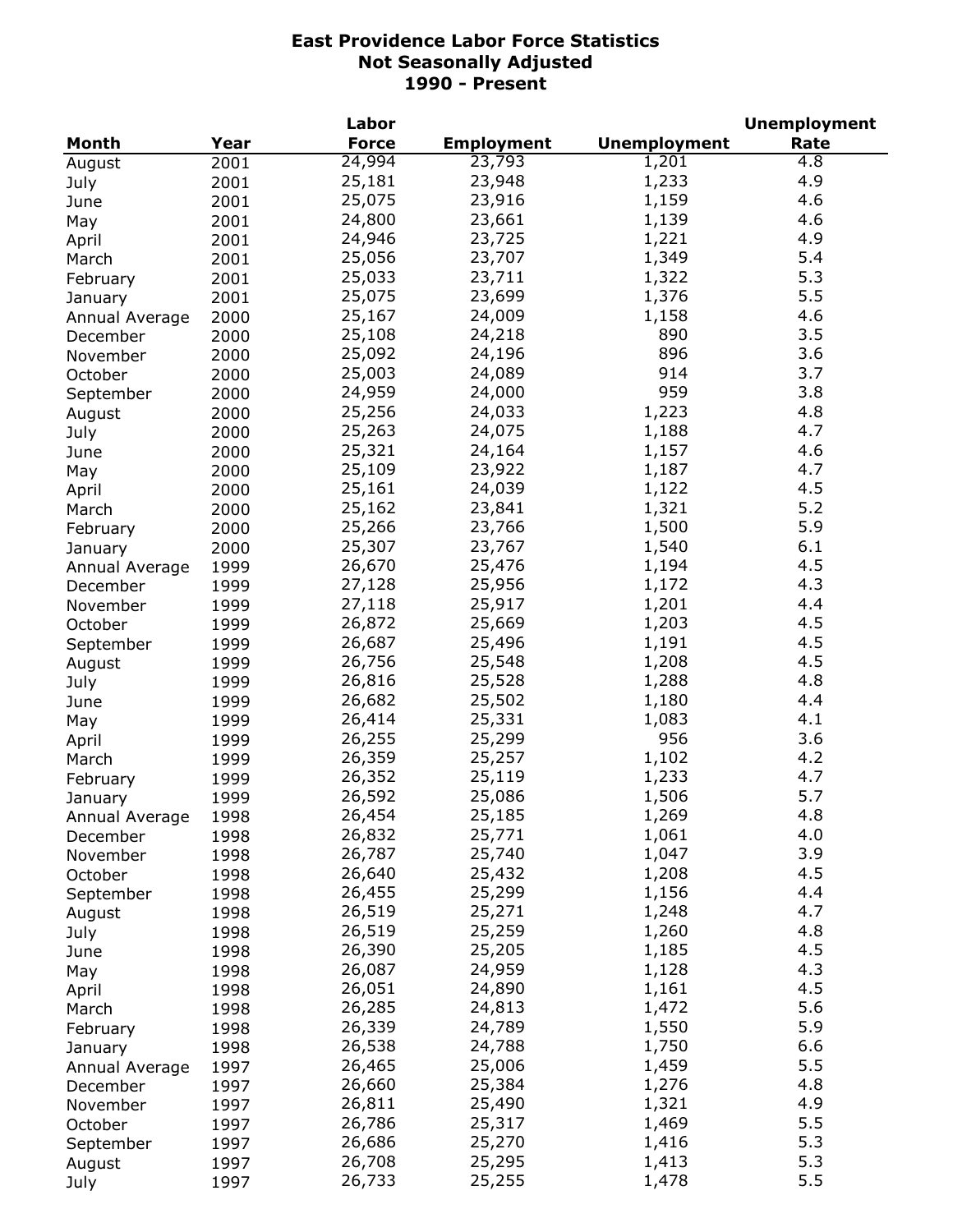|                |      | Labor        |                   |                     | <b>Unemployment</b> |
|----------------|------|--------------|-------------------|---------------------|---------------------|
| Month          | Year | <b>Force</b> | <b>Employment</b> | <b>Unemployment</b> | Rate                |
| June           | 1997 | 26,642       | 25,082            | 1,560               | 5.9                 |
| May            | 1997 | 26,235       | 24,804            | 1,431               | 5.5                 |
| April          | 1997 | 26,042       | 24,741            | 1,301               | 5.0                 |
| March          | 1997 | 26,086       | 24,602            | 1,484               | 5.7                 |
| February       | 1997 | 26,049       | 24,440            | 1,609               | 6.2                 |
| January        | 1997 | 26,139       | 24,393            | 1,746               | 6.7                 |
| Annual Average | 1996 | 25,749       | 24,581            | 1,168               | 4.5                 |
| December       | 1996 | 26,375       | 25,034            | 1,341               | 5.1                 |
| November       | 1996 | 26,408       | 25,099            | 1,309               | 5.0                 |
| October        | 1996 | 26,072       | 24,981            | 1,091               | 4.2                 |
| September      | 1996 | 26,036       | 24,807            | 1,229               | 4.7                 |
| August         | 1996 | 25,814       | 24,784            | 1,030               | 4.0                 |
| July           | 1996 | 25,701       | 24,692            | 1,009               | 3.9                 |
| June           | 1996 | 25,642       | 24,707            | 935                 | 3.6                 |
| May            | 1996 | 25,382       | 24,406            | 976                 | 3.8                 |
|                | 1996 | 25,324       | 24,275            | 1,049               | 4.1                 |
| April<br>March | 1996 | 25,416       | 24,201            | 1,215               | 4.8                 |
|                |      | 25,364       | 24,077            | 1,287               | 5.1                 |
| February       | 1996 |              |                   |                     |                     |
| January        | 1996 | 25,446       | 23,904            | 1,542               | 6.1                 |
| Annual Average | 1995 | 25,831       | 24,133            | 1,698               | 6.6                 |
| December       | 1995 | 25,849       | 24,538            | 1,311               | 5.1                 |
| November       | 1995 | 25,898       | 24,598            | 1,300               | 5.0                 |
| October        | 1995 | 25,861       | 24,416            | 1,445               | 5.6                 |
| September      | 1995 | 25,825       | 24,215            | 1,610               | 6.2                 |
| August         | 1995 | 25,978       | 24,279            | 1,699               | 6.5                 |
| July           | 1995 | 26,000       | 24,170            | 1,830               | 7.0                 |
| June           | 1995 | 25,854       | 24,119            | 1,735               | 6.7                 |
| May            | 1995 | 25,523       | 23,813            | 1,710               | 6.7                 |
| April          | 1995 | 25,576       | 23,872            | 1,704               | 6.7                 |
| March          | 1995 | 25,720       | 23,834            | 1,886               | 7.3                 |
| February       | 1995 | 25,831       | 23,889            | 1,942               | 7.5                 |
| January        | 1995 | 26,056       | 23,850            | 2,206               | 8.5                 |
| Annual Average | 1994 | 26,583       | 24,742            | 1,841               | 6.9                 |
| December       | 1994 | 26,547       | 24,965            | 1,582               | 6.0                 |
| November       | 1994 | 26,787       | 25,066            | 1,721               | 6.4                 |
| October        | 1994 | 26,817       | 24,906            | 1,911               | 7.1                 |
| September      | 1994 | 26,656       | 24,721            | 1,935               | 7.3                 |
| August         | 1994 | 26,707       | 24,889            | 1,818               | 6.8                 |
| July           | 1994 | 26,706       | 24,811            | 1,895               | 7.1                 |
| June           | 1994 | 26,647       | 24,859            | 1,788               | 6.7                 |
| May            | 1994 | 26,230       | 24,614            | 1,616               | $6.2$               |
| April          | 1994 | 26,109       | 24,506            | 1,603               | 6.1                 |
| March          | 1994 | 26,385       | 24,450            | 1,935               | 7.3                 |
| February       | 1994 | 26,655       | 24,587            | 2,068               | 7.8                 |
| January        | 1994 | 26,745       | 24,524            | 2,221               | 8.3                 |
| Annual Average | 1993 | 26,968       | 24,982            | 1,986               | 7.4                 |
| December       | 1993 | 26,868       | 25,129            | 1,739               | 6.5                 |
| November       | 1993 | 26,979       | 25,178            | 1,801               | 6.7                 |
| October        | 1993 | 26,998       | 25,059            | 1,939               | 7.2                 |
| September      | 1993 | 26,874       | 25,013            | 1,861               | 6.9                 |
| August         | 1993 | 27,030       | 25,279            | 1,751               | 6.5                 |
| July           | 1993 | 27,182       | 25,284            | 1,898               | 7.0                 |
| June           | 1993 | 27,223       | 25,248            | 1,975               | 7.3                 |
| May            | 1993 | 26,795       | 24,925            | 1,870               | 7.0                 |
|                |      |              |                   |                     |                     |